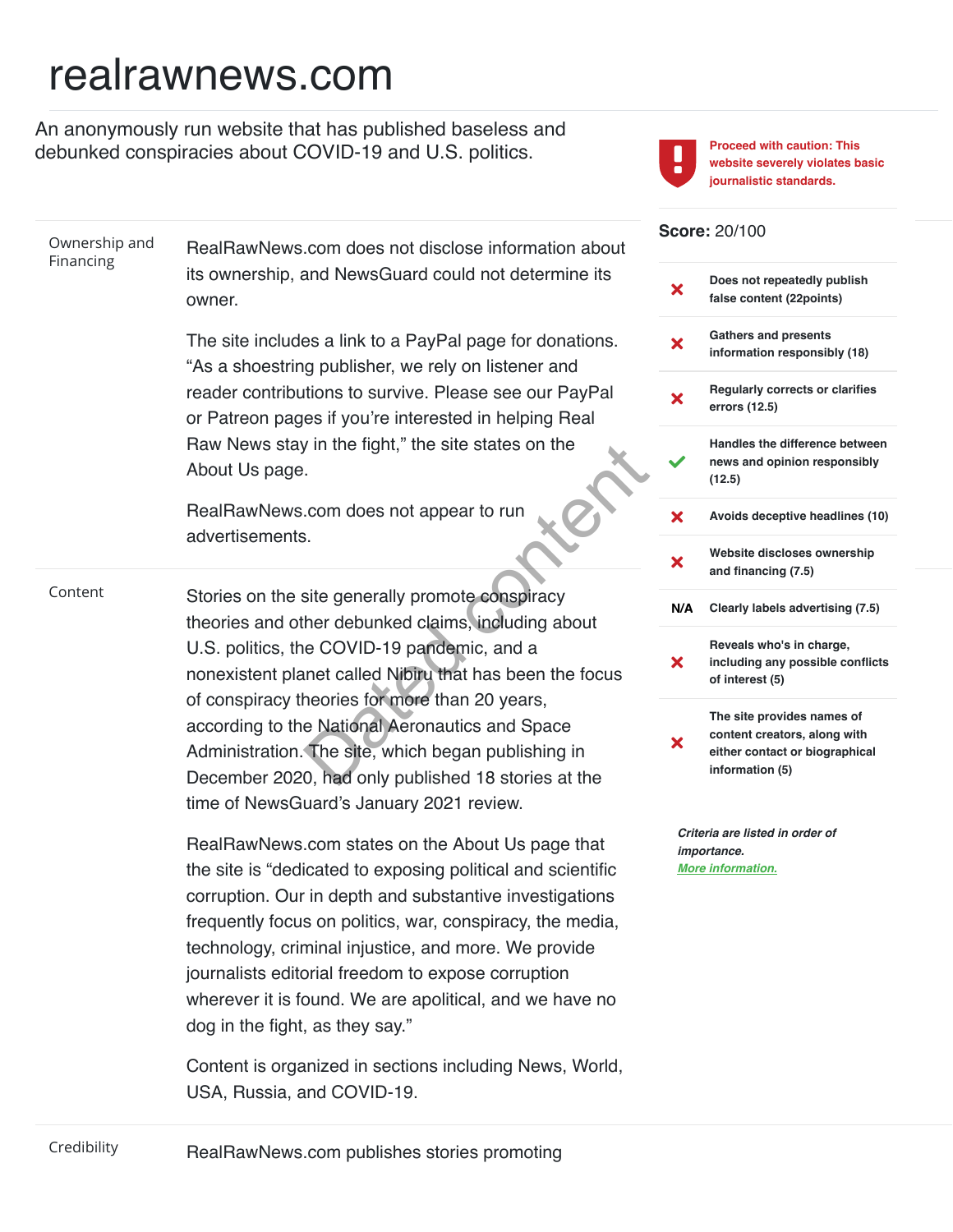conspiracy theories and false claims on a range of subjects.

For example, a January 2021 article titled "Delta Force Raids Biden Compound in Ukraine," claimed that on Dec. 31, 2020, "Delta Force operators infiltrated a Biden-controlled stronghold in southeast Ukraine near the port city of Mariupol, according to an anonymous White House Source who said President Trump greenlit the operation following a series of telephone calls to US military commanders and to Ukrainian President Volodymyr Zelensky."

There is no evidence that a "Biden-controlled stronghold" exists in Ukraine, that an Army raid occurred in the country on Dec. 31, 2020, or that President Trump approved such an operation.

According to the fact-checking website Lead Stories, the RealRawNews.com story was copied almost entirely from a 2017 story published on the website SomeonesBones.com, with just a few details changed. The original article claimed that the compound belonged to former U.S. President Barack Obama and that it was located in Thailand, according to a copy of the story saved on the Web Archive. in approved such an operation.<br>
Le fact-checking website Lead Stories<br>
Ews.com story was copied almost<br>
2017 story published on the website<br>
es.com, with just a few details changed.<br>
icle claimed that the compound<br>
mer U.S

In December 2020, the site published an article titled "Trump Orders Military Tribunal for Brad Raffensperger." According to the article, which included no named sources, "a White House source speaking on deep background" told the site that "President Donald J. Trump on Saturday declared his intent to let a military tribunal decide the fate of 'traitor' Brad Raffensperger, Georgia's Republican secretary of state."

There is no evidence that any such military tribunal will take place, and no other sources have confirmed RealRawNews.com's reporting on the matter.

In another December 2020 article, titled "Moderna Covid-19 Vaccine Causes 'Monsterism,'" the site claimed that Moderna's Covid-19 vaccine "may cause recipients to experience an extremely rare but potentially lethal side effect." The article described the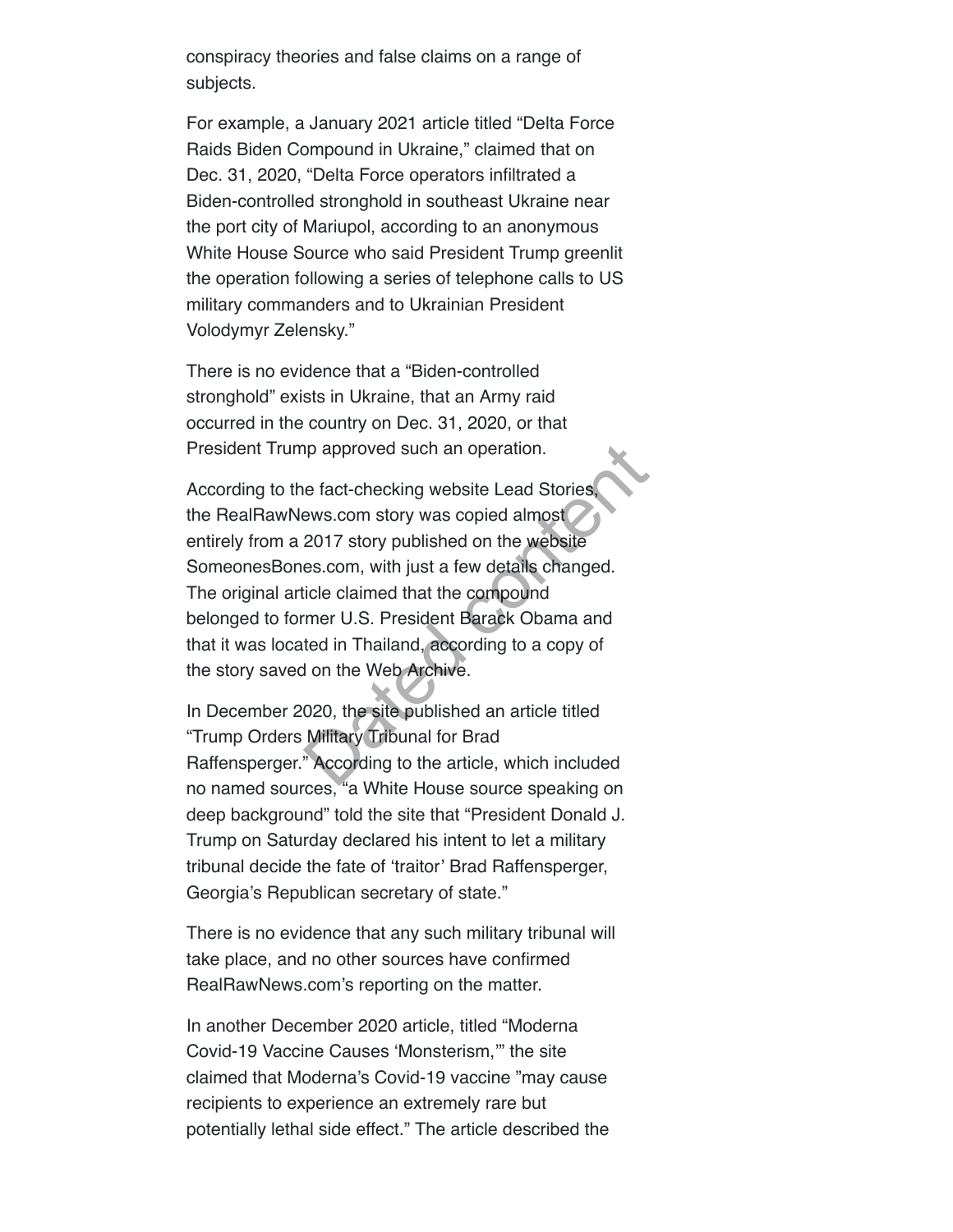alleged side effect as "monsterism, a degenerative disease that ravages a victim with physical and mental deformities."

In fact, "monsterism" does not appear to be a real medical condition or disease. It does not appear in the Mayo Clinic's Diseases and Conditions database or anywhere on the website of the U.S. Centers for Disease Control and Prevention (CDC). According to the CDC Vaccine Adverse Event Reporting System, there have been no reports related to the Moderna COVID-19 vaccine that match the description of this "monsterism" condition, including any mention of "physical or mental deformities."

Also in December 2020, the site published an article titled "Putin To Recall Troops Home Before Nibiru Arrival in 2021," which centers on a claim that a planet called Nibiru exists and will cause a doomsday event on Earth. According to the article, "Russian President Vladimir Putin said he aims to recall all military assets currently stationed in foreign countries before Nibiru reaches perigee in early 2021." The article also stated that Putin believes that "Nibiru's arrival was a Godgiven certainty." Recall Troops Home Before Nibiru<br>
" which centers on a claim that a planet<br>
sists and will cause a doomsday event on<br>
ng to the article, "Russian President<br>
said he aims to recall all military assets<br>
ned in foreign countr

According to a 2012 post on the NASA website, "Nibiru and other stories about wayward planets are an Internet hoax. There is no factual basis for these claims." In a 2011 post, NASA stated that "The idea that doomsday will result from a planetary collision was first proposed in 1995 by Nancy Lieder, a self-described 'contactee.' Lieder claims she has the ability to receive messages through an implant in her brain from aliens in the Zeta Reticuli star system."

Because RealRawNews.com has published numerous stories with false claims and baseless conspiracy theories, NewsGuard has determined that the site has repeatedly published false information, does not gather and present information responsibly, and does not avoid deceptive headlines.

RealRawNews.com does not state a corrections policy, and NewsGuard did not find corrections on the site. Moreover, NewsGuard's review found that nearly all of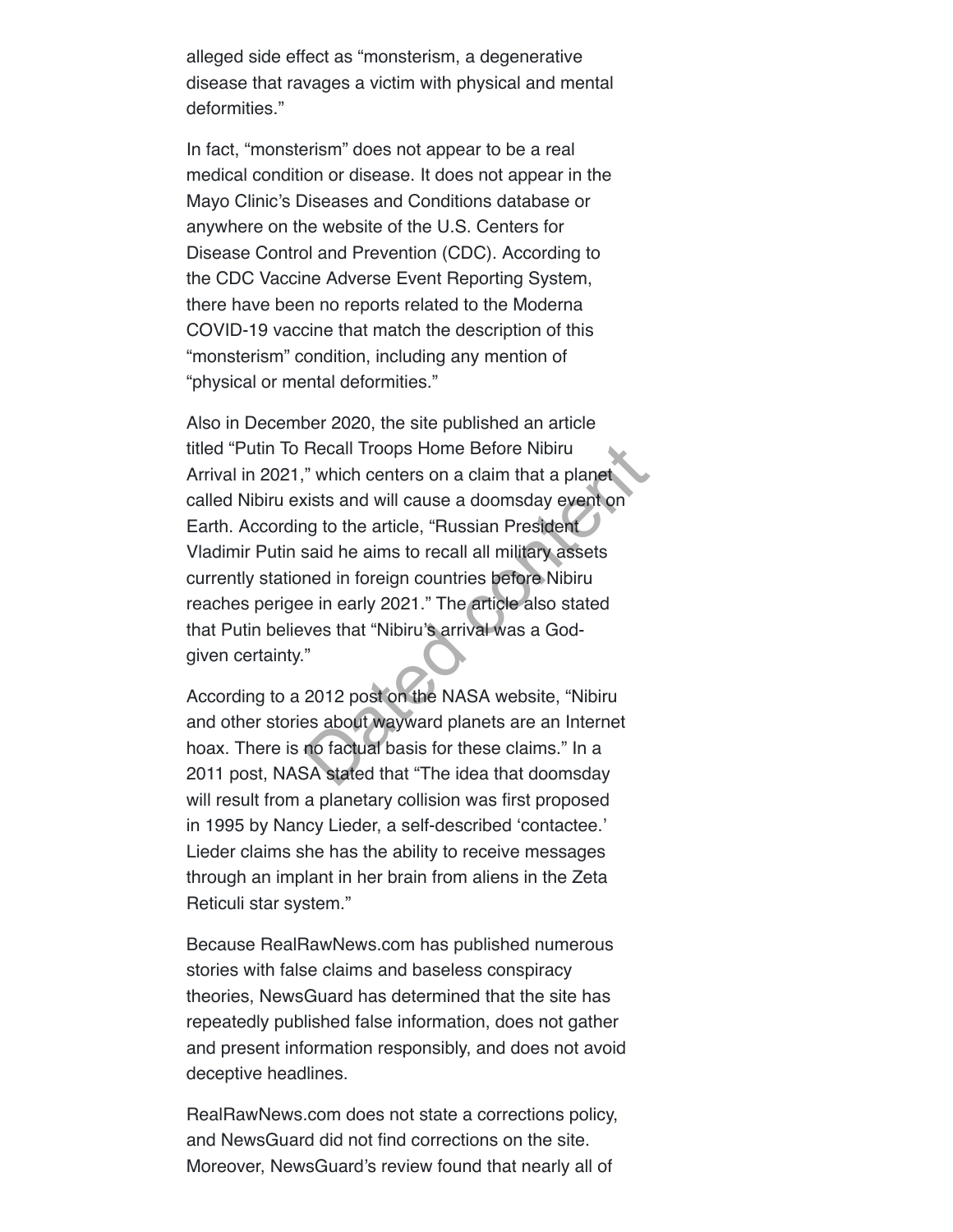|              | RealRawNews does not appear to run advertisements.<br>The respondent to NewsGuard's email did not address<br>the questions about the site's transparency practices.                                                                                                                                                                                                                |
|--------------|------------------------------------------------------------------------------------------------------------------------------------------------------------------------------------------------------------------------------------------------------------------------------------------------------------------------------------------------------------------------------------|
| Transparency | RealRawNews.com does not disclose any information<br>about its ownership, editorial leaders, or content<br>creators. Stories are typically attributed to<br>"realrawnews."<br>The site includes a general form on the Contact Us<br>page.                                                                                                                                          |
|              | However, there is no labeling on the site indicating that<br>it is intended to be satire, and articles are not<br>humorous. The site did not respond to a follow-up email<br>inquiring about the satire claim.                                                                                                                                                                     |
|              | NewsGuard emailed an address listed on the PayPal<br>page of the website, inquiring about the site's editorial<br>practices. A response from an email account named<br>"Twisted Truth" did not address NewsGuard's queries<br>and stated: "It's a satire site, exposing the insanity of<br>rabid Trumpists (who lack the mental wherewithal to<br>distinguish fact from fiction.)" |
|              | The site's stories do not typically contain opinionated<br>language. Therefore, NewsGuard has determined that<br>the site does not handle the difference between news<br>and opinion irresponsibly.                                                                                                                                                                                |
|              | the stories published by the site have included<br>falsehoods, such as those cited above, which have not<br>been corrected.                                                                                                                                                                                                                                                        |

Send feedback to NewsGuard: Click Here

Sources